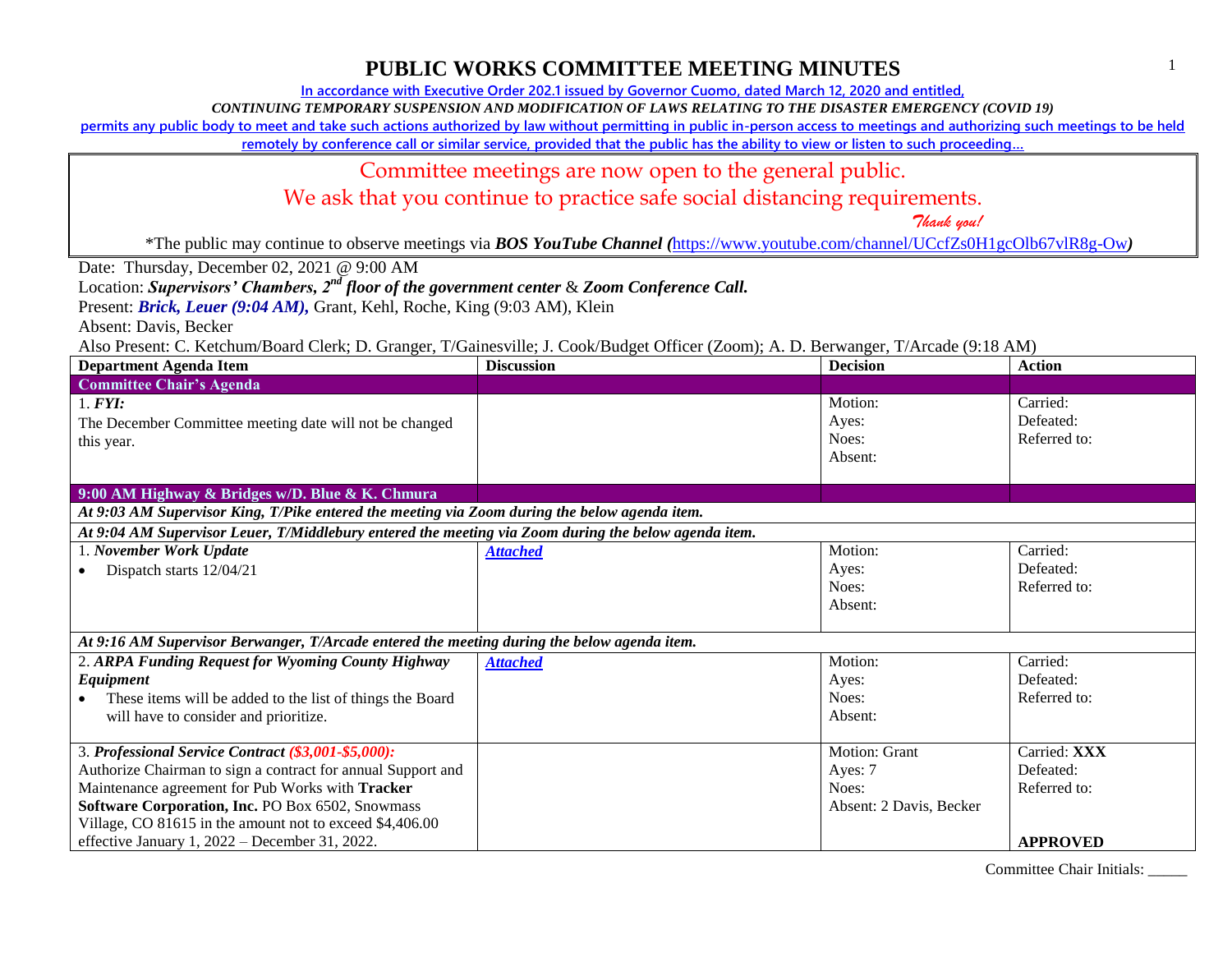**In accordance with Executive Order 202.1 issued by Governor Cuomo, dated March 12, 2020 and entitled,**

*CONTINUING TEMPORARY SUSPENSION AND MODIFICATION OF LAWS RELATING TO THE DISASTER EMERGENCY (COVID 19)*

**permits any public body to meet and take such actions authorized by law without permitting in public in-person access to meetings and authorizing such meetings to be held** 

**remotely by conference call or similar service, provided that the public has the ability to view or listen to such proceeding…**

#### Committee meetings are now open to the general public.

We ask that you continue to practice safe social distancing requirements.

 *Thank you!*

\*The public may continue to observe meetings via *BOS YouTube Channel (*<https://www.youtube.com/channel/UCcfZs0H1gcOlb67vlR8g-Ow>*)*

Date: Thursday, December 02, 2021 @ 9:00 AM

Location: *Supervisors' Chambers, 2nd floor of the government center* & *Zoom Conference Call.*

Present: *Brick, Leuer* (9:04 AM), Grant, Kehl, Roche, King (9:03 AM), Klein

Absent: Davis, Becker

Also Present: C. Ketchum/Board Clerk; D. Granger, T/Gainesville; J. Cook/Budget Officer (Zoom); A. D. Berwanger, T/Arcade (9:18 AM)

| <b>Department Agenda Item</b>                                 | <b>Discussion</b>                                  | <b>Decision</b>         | <b>Action</b>  |
|---------------------------------------------------------------|----------------------------------------------------|-------------------------|----------------|
| 4. Professional Service Contract (\$5,001 or greater):        |                                                    | Motion: Roche           | Carried: XXX   |
| Authorize Chairman to sign a contract with Eastman Tree       |                                                    | Ayes: 7                 | Defeated:      |
| Service 3203 Smallwood Road, Warsaw, NY 14569 for tree        |                                                    | Noes:                   | Referred to:   |
| removal @ \$142.50 per hour in the amount not to exceed       |                                                    | Absent: 2 Davis, Becker |                |
| \$16,000.00; effective January 1, 2022 – December 31, 2022.   |                                                    |                         |                |
|                                                               |                                                    |                         | *RESOLUTION    |
| 9:30 AM Buildings & Grounds w/ M. Adamczak & K. Wiedemann     |                                                    |                         |                |
| 1. Professional Services Contract (\$5,001 or greater):       | Amending CM04-2021, will need approval as          | Motion: Roche           | Carried: XXX   |
| Authorize Chairman to sign a contract, pursuant to General    | amount is changing, back dating contract date to   | Ayes: 7                 | Defeated:      |
| Municipal Law §104(b), with MJ Mechanical Services, Inc,      | when original was created not to exceed \$4,000.00 | Noes:                   | Referred to:   |
| 4550 Genesee St, Geneseo, NY 14454, for HVAC service          |                                                    | Absent: 2 Davis, Becker |                |
| repairs on an as needed basis at various County buildings in  |                                                    |                         |                |
| an amount not to exceed \$6,500.00; effective February 1,2021 |                                                    |                         |                |
| through December 31, 2021.                                    |                                                    |                         | *RESOLUTION    |
| 2. Amend Resolution No.21-274:                                |                                                    | Motion: Kehl            | Carried: XXX   |
| Authorize Chairman to sign an Amended Contract with Key       |                                                    | Ayes: 7                 | Defeated:      |
| Power Systems, Inc, 953 Creek Road, Ste 98, Attica, NY        |                                                    | Noes:                   | Referred to:   |
| 14011 etc., to reflect the following revisions:               |                                                    | Absent: 2 Davis, Becker |                |
| increase the dollar amount from an amount not to exceed       |                                                    |                         |                |
| \$10,510.00 TO an amount not to exceed \$15,500.00            |                                                    |                         | *RESOLUTION    |
| 3. Appropriation:                                             |                                                    | Motion: Klein           | Carried: XXX   |
| To: 011620.540803 Building Supplies<br>\$797.79               |                                                    | Ayes: 7                 | Defeated:      |
| w/01162002.426650 Sale of Equipment<br>\$797.79               |                                                    | Noes:                   | Referred to:   |
| Reason: Additional funds from sale of equipment, will cover   |                                                    | Absent: 2 Davis, Becker |                |
| additional supply expenses in budget including hot water tank |                                                    |                         |                |
| not budgeted for.                                             |                                                    |                         | <b>FINANCE</b> |

Committee Chair Initials: \_\_\_\_\_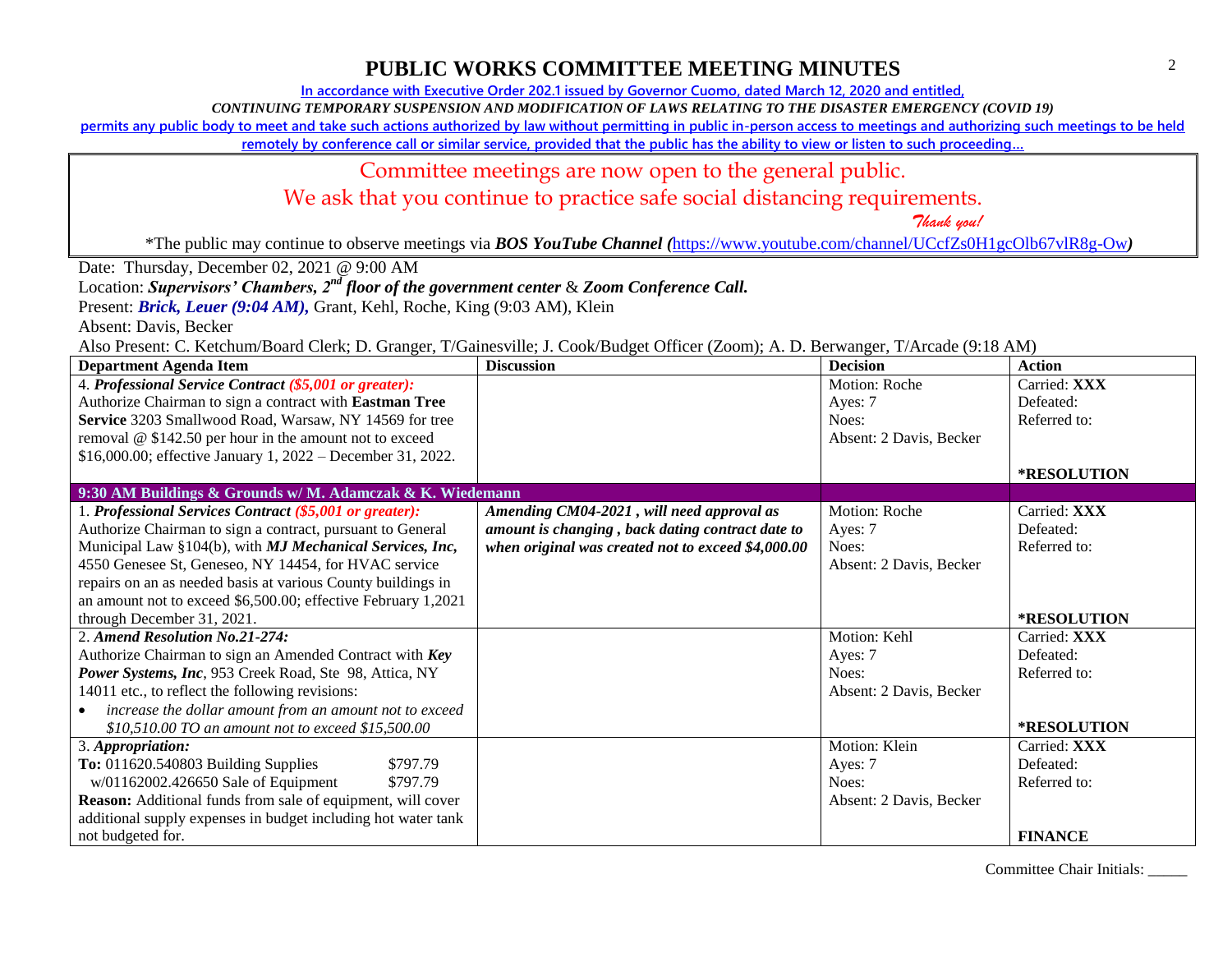**In accordance with Executive Order 202.1 issued by Governor Cuomo, dated March 12, 2020 and entitled,**

*CONTINUING TEMPORARY SUSPENSION AND MODIFICATION OF LAWS RELATING TO THE DISASTER EMERGENCY (COVID 19)*

**permits any public body to meet and take such actions authorized by law without permitting in public in-person access to meetings and authorizing such meetings to be held** 

**remotely by conference call or similar service, provided that the public has the ability to view or listen to such proceeding…**

## Committee meetings are now open to the general public.

We ask that you continue to practice safe social distancing requirements.

 *Thank you!*

\*The public may continue to observe meetings via *BOS YouTube Channel (*<https://www.youtube.com/channel/UCcfZs0H1gcOlb67vlR8g-Ow>*)*

Date: Thursday, December 02, 2021 @ 9:00 AM

Location: *Supervisors' Chambers, 2nd floor of the government center* & *Zoom Conference Call.*

Present: *Brick, Leuer* (9:04 AM), Grant, Kehl, Roche, King (9:03 AM), Klein

Absent: Davis, Becker

Also Present: C. Ketchum/Board Clerk; D. Granger, T/Gainesville; J. Cook/Budget Officer (Zoom); A. D. Berwanger, T/Arcade (9:18 AM)

| <b>Department Agenda Item</b>                                                                               | <b>Discussion</b> | <b>Decision</b> | <b>Action</b> |
|-------------------------------------------------------------------------------------------------------------|-------------------|-----------------|---------------|
| 4. Rotunda Project update:                                                                                  |                   | Motion:         | Carried:      |
| Waiting on veneer block, which is less than 6 wks. out                                                      |                   | Ayes:           | Defeated:     |
| (that estimate was about 2 wks ago).                                                                        |                   | Noes:           | Referred to:  |
|                                                                                                             |                   | Absent:         |               |
|                                                                                                             |                   |                 |               |
|                                                                                                             |                   |                 |               |
| 5. $FYI \sim Contract$ (\$3,000 and under):                                                                 |                   | Motion:         | Carried:      |
| Marcy Electric, LLC, 5458 Pinkney Rd, Castile, NY 14427 for the provision of the installation of the UPS at |                   | Ayes:           | Defeated:     |
| Public Safety not to exceed \$1,160.00; effective November 01, 2021 through November 30, 2021.              |                   | Noes:           | Referred to:  |
|                                                                                                             |                   | Absent:         |               |
|                                                                                                             |                   |                 |               |
|                                                                                                             |                   |                 |               |
| 6. Misc.                                                                                                    |                   | Motion:         | Carried:      |
| <b>DSS</b> Sewer line update:                                                                               |                   | Ayes:           | Defeated:     |
| Chasing pipes<br>$\circ$                                                                                    |                   | Noes:           | Referred to:  |
| WYCO coming to camera the lines<br>$\circ$                                                                  |                   | Absent:         |               |
| Thought the smell was rectified 6 mos. ago<br>$\circ$                                                       |                   |                 |               |
| Will smoke bomb the lines to see if that indicates where the smell is coming from.<br>$\circ$               |                   |                 |               |
| <b>DMV</b>                                                                                                  |                   |                 |               |
| WYCO has been there twice<br>$\circ$                                                                        |                   |                 |               |
| Rotunda Roof                                                                                                |                   |                 |               |
| Silicone sealant seems to have stopped the leak<br>$\circ$                                                  |                   |                 |               |
| Gutters to be installed.<br>$\circ$                                                                         |                   |                 |               |
|                                                                                                             |                   |                 |               |
|                                                                                                             |                   |                 |               |